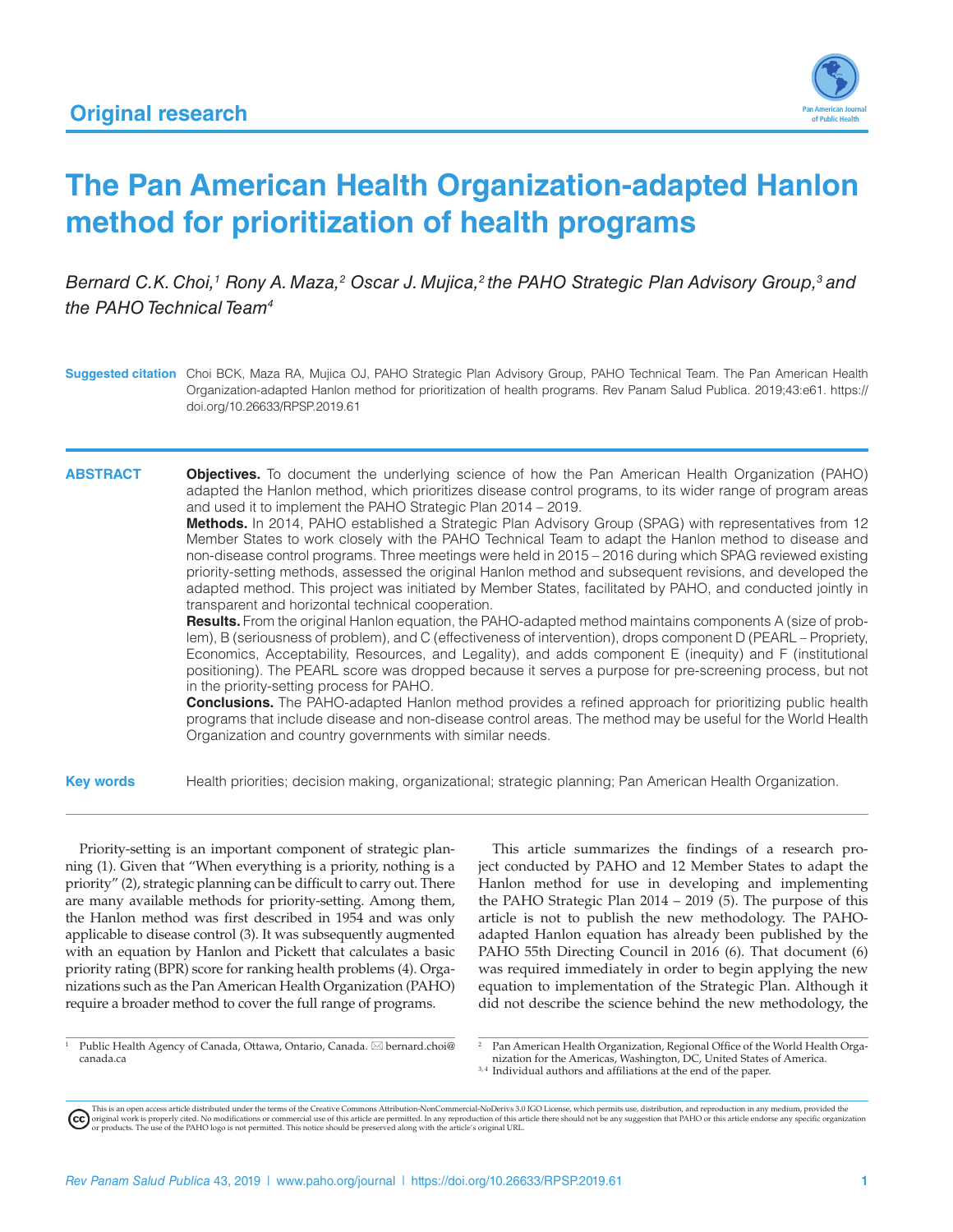document did recommend subsequent publication by a scientific journal to ensure the integrity and soundness of the adapted method through external peer-review. Publication of the scientific methodology would also contribute to the regional and global scientific community by highlighting the role that PAHO played in spearheading innovation in this area, and making the adapted method globally accessible. This article seeks to fulfill the recommendations, as well as provide a consolidated historical account of the various revisions of the Hanlon method since 1984, documenting its evolution in one place.

In 2013, during the development of the Strategic Plan (5), a Programmatic Priorities Stratification Framework was drafted. The framework included a stratification exercise to group all PAHO programs into one of three priority tiers (high, medium, or low). Two working groups explored using the Hanlon method to rank programs, and proposed an initial modification to consider non-disease programs and institutional positioning. Challenges in applying the modified Hanlon method were reported. For example, the method gave an unreasonably high priority ranking to disease-oriented programs, and low ranking to non-disease-oriented programs.

In 2014, a Strategic Plan Advisory Group (SPAG) was established to refine the Framework. Its purpose was to: (a) review other published priority-setting methods; (b) assess the strengths and weaknesses of the original Hanlon method and subsequent revisions; and (c) develop a PAHO-adapted Hanlon method. Given the limitations of the original Hanlon method, the objective of this study was to refine the methodology to suit the breadth of PAHO programs.

#### **MATERIALS AND METHODS**

This research project was conducted during the development of the PAHO Strategic Plan 2014 – 2019. More than 15 priority-setting methods were reviewed in search of a reasonably objective and potentially useful method to prioritize PAHO programs (6). Several criteria for the allocation of resources had been developed by PAHO, such as size and severity of the problem associated with a given program. It was on this basis that the Hanlon method (4) was chosen as a starting point.

This study combined expert consultation by an advisory group with methodology development by a technical group. Because the final, adapted method would affect all countries and territories of the Americas, the experts needed to represent the entire Region. The expert team, the SPAG, included representatives from 12 Member States hailing from all four sub-regions of the Americas (North America, Central America, South America, and the Caribbean); namely, the Bahamas, Brazil, Canada, Chile, Costa Rica, Ecuador, El Salvador, Jamaica, Mexico, Paraguay, Peru, and the United States of America.

In order to facilitate the process, the SPAG established a technical core group of experts, led by Canada, that included several technically-oriented members of the SPAG and the PAHO Technical Team. The aim of this technical group was to review published priority-setting methods and to develop an adapted Hanlon method. This group also provided technical inputs to address issues and challenges identified by SPAG. This collaborative approach proved to be an effective way to achieve the project objectives. SPAG worked with the PAHO Technical Team via virtual and face-to-face meetings.

The technical core group presented findings to three SPAG face-to-face meetings for consideration and approval. The first meeting was held in May 2015 in Washington, D.C. It established an action plan to address Member States' request to improve the Framework, and produced a revised PAHO-adapted Hanlon equation with refined definitions of several variables. The second meeting was held in August 2015 in Mexico City. It pilot-tested an improved version of the PAHO-adapted Hanlon method and developed a process and timeline for application of the new method by Member States. Pilot testing was conducted during the meeting by two separate groups: the 12 country representatives of the SPAG and 20 senior managers of the Mexican Secretariat of Health. The third meeting was held in April 2016 in Washington, D.C. It validated the final version of PAHO-adapted Hanlon method through a final pilot test by SPAG members.

#### **RESULTS**

There are a wide variety of methods for priority-setting (6). Simple and often subjective methods include dotmocracy or dot democracy (7); forced rankings (8); nominal group method (4, 8); and simple voting procedure (8). More objective but time-consuming methods include the Delphi method (8) and the Hanlon method (4). There are also complex statistical methods such as multi-criteria decision analysis (9). Of the wide range of methods reviewed, it was decided that the Hanlon method was the most appropriate method for adaptation to the PAHO purpose. Some methods, such as dotmocracy and simple voting, are too simplistic, while others, such as complex statistical methods, are too demanding for computational ability. The SPAG perceived that, through innovating the equation's components, the Hanlon method could provide the versatility required to accommodate both the technical and political considerations deemed relevant to a priority-setting process at an organization as complex as PAHO.

#### **Original Hanlon method and its revisions**

The original Hanlon equation was published in 1984 (4). A priority score is assigned to each disease program using the equation below:

Basic Priority Rating 
$$
(BPR) = \frac{(A+B) C}{3} \times D
$$

where A is the size of the problem on a scale of  $0 - 10$  points; B is the seriousness of the problem  $(0 - 20 \text{ points})$ , calculated as the sum of four factors, each worth  $0 - 10$  points (urgency, severity, economic loss, and involvement of other people); C is the effectiveness of the intervention  $(0 - 10 \text{ points})$ ; D is its feasibility  $(0 \text{ units})$ or 1), determined by five factors (each 0 or 1) that are referred to as "PEARL" (propriety, economics, acceptability, resources, and legality). Because the obtainable product of the four components  $(A, B, C, and D)$  has a range of  $0 - 300$  points, dividing by 3 gives the BPR a range of  $0 - 100$ .

Vilnius and Dandoy (10) made several methodological changes to the Hanlon method. To avoid the possibility of the total score of the four factors of component B (seriousness) exceeding the range of  $0 - 20$  points, each factor is allowed a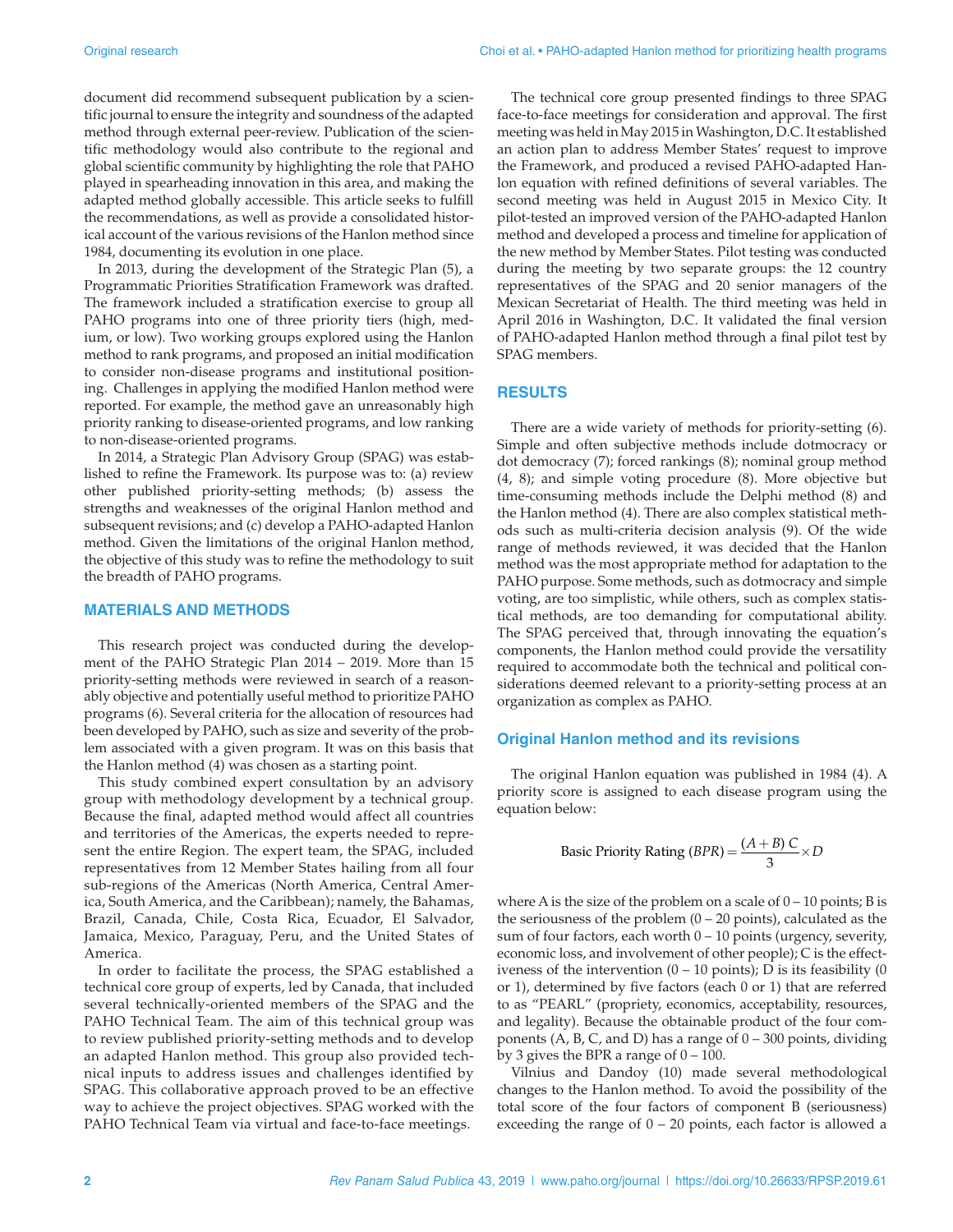range of  $0 - 5$  points instead of  $0 - 10$  points. They also suggest adding a benefit-cost ratio  $(B \div C)$  to the equation.

$$
BPR = \frac{(A+B)(C+B+C)}{6} \times D
$$

where  $B \div C$  is benefit-cost ratio (0 – 10 points). With the five components, dividing by 6 gives the BPR a range of  $0 - 100$ .

Neiger and colleagues (1) made a significant contribution to the Hanlon method by deleting the PEARL component:

Earlier versions of the BPR model suggested that analysis of the PEARL criterion should occur after all data had been collected and translated to BPR scores. Since the function of PEARL is to determine whether stakeholders should proceed with or eliminate a health problem, this criterion should be analyzed prior to data collection and analysis (1).

In other words, they consider PEARL to be a pre-screening process to identify the health problems for ranking and not part of the priority-setting process:

$$
BPR = \frac{(A+B) C}{3}
$$

### **PAHO-adapted Hanlon method**

The PAHO-adapted Hanlon method was designed to rank the breadth of PAHO programs, both disease-oriented and non-disease-oriented (Table 1). The original method and all revisions had been designed for ranking only disease-oriented programs. They would not work for PAHO because measures for disease and non-disease programs can go in different directions. That is, while an increase in the magnitude of a disease (e.g., tuberculosis prevalence) suggests a need for more attention (increased priority), an increase in the coverage of health systems or public health interventions (e.g., immunization coverage) suggests improved performance (not requiring increased priority). To resolve this incoherence, in the PAHOadapted method, all programs being ranked are framed as a problem (Table 2). For example, for diseases, the "size of problem" refers to a high prevalence or incidence of morbidity or mortality, while for health systems and public health interventions, it refers to the lack of resources or a deficiency in program coverage.

The PAHO context also needs two new components: E (inequity) and F (institutional positioning):

$$
BPR = \frac{(A+B+E) C}{5.25} \times F
$$

where A is the size of the problem  $(0 - 10 \text{ points})$ , meaning prevalence or incidence of the disease (for disease-oriented programs) or extent of system or program deficiencies (for non-disease-oriented programs); B is the seriousness of problem (0 – 20 points), derived from the sum of four factors: B1 (urgency), B2 (severity of consequences), B3 (economic loss), and B4 (negative impact on others), each with  $0 - 5$  possible

#### **TABLE 1. Programs by group, PAHO Strategic Plan 2014 – 2019**

| <b>Group</b>                     | <b>Programs</b> <sup>a</sup>                                                                                                                                                                                                                                                                                                                                                                                                                                                                                                                                                                                                                                                                                                                |
|----------------------------------|---------------------------------------------------------------------------------------------------------------------------------------------------------------------------------------------------------------------------------------------------------------------------------------------------------------------------------------------------------------------------------------------------------------------------------------------------------------------------------------------------------------------------------------------------------------------------------------------------------------------------------------------------------------------------------------------------------------------------------------------|
| Disease-oriented<br>programs     | 1.1 HIV/AIDS and STIs<br>1.2 Tuberculosis<br>1.3 Malaria and other vector-borne diseases (including<br>dengue and Chagas)<br>1.4 Neglected, tropical, and zoonotic diseases<br>1.5 Vaccine-preventable diseases (including maintenance of<br>polio eradication)<br>2.1 Noncommunicable diseases and risk factors<br>2.2 Mental health and psychoactive substance use disorders<br>2.3 Violence and injuries<br>2.4 Disabilities and rehabilitation<br>2.5 Nutrition (poor nutrition)                                                                                                                                                                                                                                                        |
| Non-disease-oriented<br>programs | 3.1 Women, maternal, newborn, child, adolescent, and adult<br>health, and sexual and reproductive health<br>3.2 Aging and health<br>3.3 Gender, equity, human rights, and ethnicity<br>3.4 Social determinants of health<br>3.5 Health and the environment<br>4.1 Health governance and financing; national health policies,<br>strategies, and plans<br>4.2 People-centered, integrated, quality health services<br>4.3 Access to medical products and strengthening of<br>regulatory capacity<br>4.4 Health systems information and evidence<br>4.5 Human resources for health<br>5.1 Alert and response capacities (for IHR)<br>5.2 Epidemic- and pandemic-prone diseases<br>5.3 Emergency risk and crisis management<br>5.4 Food safetv |

a Abbreviations: HIV = human immunodeficiency virus; AIDS = acquired immunodeficiency syndrome; STI = sexually transmitted infection; IHR = International Health Regulations. **Source:** Prepared by the authors from the study results.

#### **TABLE 2. Turning all disease and non-disease programs into a problem, a novel technique used by the PAHO-adapted Hanlon method to include both disease and non-disease programs in priority setting**

|                                                                | <b>Disease programs</b>                                                                                          | <b>Non-disease programs</b>                                                                                                                    |
|----------------------------------------------------------------|------------------------------------------------------------------------------------------------------------------|------------------------------------------------------------------------------------------------------------------------------------------------|
| Consideration                                                  | A disease is a bad thing                                                                                         | A health system or public health<br>intervention is a good thing                                                                               |
| Defining "a problem"                                           | High "access" to a<br>disease, and especially<br>a serious disease                                               | Low access to a good program                                                                                                                   |
| Defining "no<br>problem"                                       | Little or no disease                                                                                             | High access to a good program                                                                                                                  |
| Measuring "size of<br>problem"                                 | Size of problem refers to<br>a high prevalence or<br>incidence of disease                                        | Size of problem refers to the<br>lack of resources or coverage<br>of the program                                                               |
| Measuring<br>"seriousness of<br>problem"                       | Seriousness refers to<br>worsening problem,<br>severity, economic<br>loss, and negative<br>impact due to disease | Seriousness refers to worsening<br>problem, severity, economic<br>loss, and negative impact<br>due to lack of program or<br>program deficiency |
| Measuring<br>"effectiveness of<br>intervention for<br>problem" | Effectiveness of<br>intervention refers<br>to effective ways to<br>reduce the problem<br>(disease)               | Effectiveness of intervention<br>refers to effective ways to<br>reduce the problem (lack<br>of coverage or program<br>deficiency)              |

**Source:** Prepared by the authors from the study results.

points. For non-disease-oriented programs, this also considers seriousness associated with deficiencies of the system or program and consequences of inaction; C is the effectiveness of intervention  $(0 - 10 \text{ points})$  based on the availability of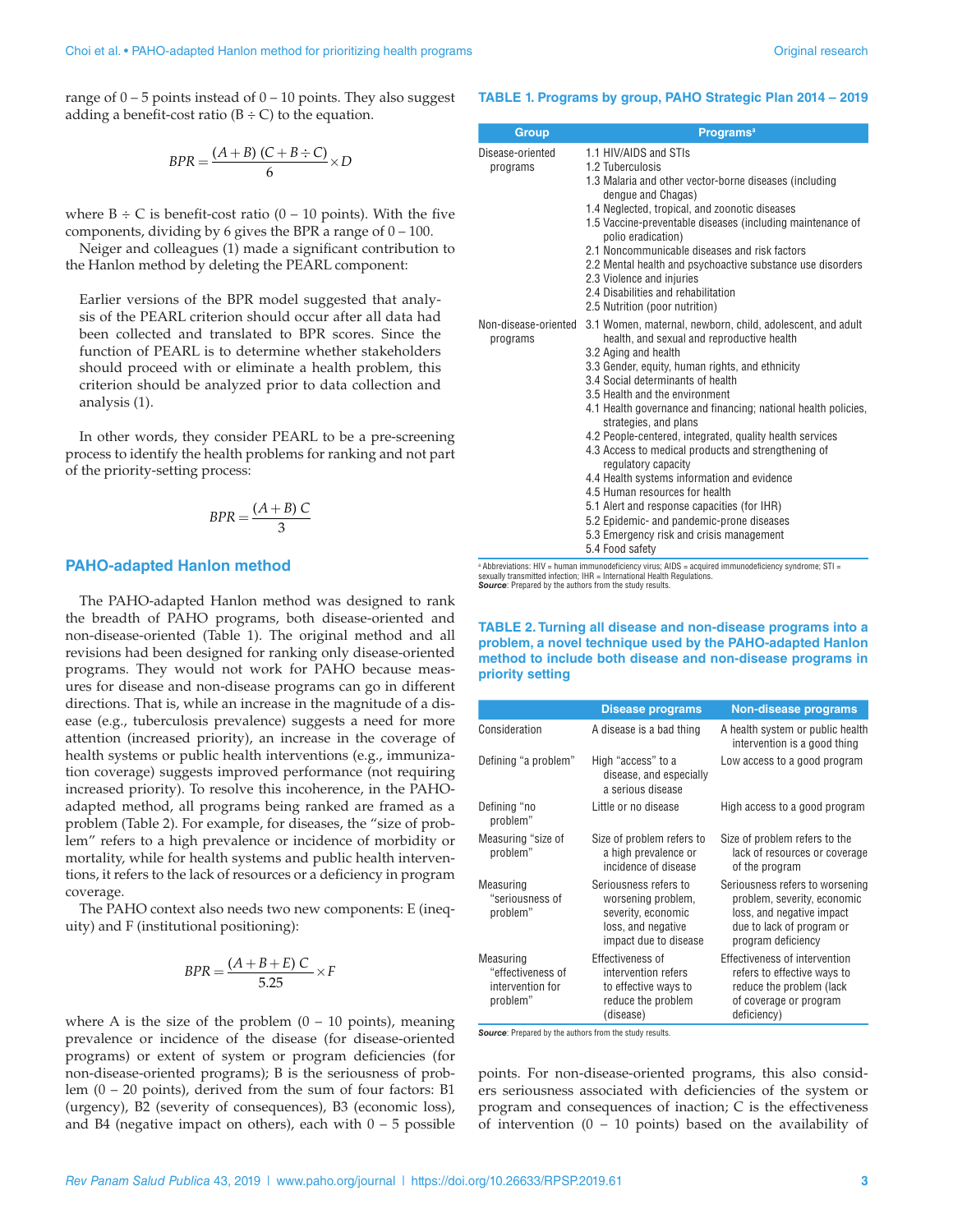cost-effective interventions to address the problem or deficiencies in systems or programs. It is the product of 2 factors: C1 (efficacy) and C2 (reach or coverage), each with a range of 0% – 100%. For non-disease-oriented programs, this is a qualitative assessment of effectiveness. E is inequity  $(0 - 5 \text{ points})$ , measured by the degree of differential occurrence of disease or access to health programs between socially-determined population sub-groups (i.e., according to gender, ethnicity, income, literacy, urban/rural location, and/or other equity stratifiers) deemed to be unjust (i.e., arbitrary, unnecessary, avoidable). F is the institutional positioning (a factor from 0.67 – 1.50), and refers to the extent to which an institution, such as PAHO, is uniquely positioned to assist a Member State address a program need from its own perspective. Initially, the trial range of F was 0.50 (a halving effect) to 2.00 (a doubling effect), but during pilot testing these values were found to be too overwhelming. The maximum value was reduced from 2.00 to 1.50 and found to be satisfactory during further testing. As F is a multiplier, if the maximum is 1.50, the minimum is its reciprocal, or 0.67. A score of 1.00 means a Member State believes PAHO could maintain its technical cooperation at the current level. A score greater than 1.00 signifies that PAHO should increase its technical cooperation, while a score less than 1.00 means PAHO should decrease support because the Member State can deal with the problem or has another strategic partner assisting. Dividing by 5.25 gives the BPR a range of  $0 - 100$ .

For component A (size of problem), various measures are used, e.g., the percent of the population exposed to the problem. For diseases, size of the problem refers to the prevalence/ incidence. Points:  $0 - 3 =$ low prevalence/incidence;  $4 - 6 =$ medium; and  $7 - 10 =$  high. For non-diseases (health systems and public health intervention programs), size of problem refers to the extent of the problem (e.g., system or program deficiency). It can be measured by percent of the population affected by the problem (e.g., without access to a health program), or degree of limitations in response capacity. Points:  $0 - 3 =$  low percent of population adversely affected;  $4 - 6 =$  medium; and  $7 - 10 =$  high.

Component B (seriousness) has four factors. Urgency (B1) means whether a problem is worsening, stabilizing, or improving, or whether progress is made towards achieving the target, based on previous 5-year trend data. Points:  $0 - 1$  = problem improving or good progress;  $2 - 3 =$  problem remains the same; and  $4 - 5$  = worsening. Severity of consequences (B2) is measured by the extent of premature mortality and disability, loss of quality of life, or burden to health services caused by the problem. Points:  $0 - 1 =$  low;  $2 - 3 =$  medium; and  $4 - 5$ = high. Economic loss (B3) is the social costs, both direct and indirect, associated with the problem. While factor B4, originally defined as "involvement of other people" (4), has a clear meaning for disease (especially infectious disease) programs, it requires a new definition for non-disease programs. Therefore, B4 is defined as a negative impact on others (other people and/ or countries). This involves the concept of negative externality in economics: "A negative externality is a cost that is suffered by a third party as a result of an economic transaction" (11). In an economic transaction, the producer and consumer (first and second parties, respectively) may negatively impact on third parties, such as other individuals, organizations, or resources. This includes the ability of a problem to spread and cause other problems within a country, and the negative impact of one country (e.g., inaction) on other countries.

Effectiveness (C) is the degree of success of an intervention in producing a desired outcome under usual circumstances. Following the original definition (4), effectiveness is the product of efficacy (C1), the degree of success of an intervention under ideal (laboratory) conditions, and reach (C2), the percentage of population with effective access to the intervention; that is, the situation under usual circumstances. Both C1 and C2 are percentages, so their product is readily converted to a value between 0 – 10. For health systems and public health intervention programs, this can be a qualitative assessment of the effectiveness to correct deficiencies. Points:  $0 - 3 =$  no effective intervention;  $4 - 6$  = somewhat effective; and  $7 - 10$  = highly effective.

Component D (PEARL) is deleted from the equation, consistent with the justifications provide by Neiger and colleagues (1) and the fact that all PAHO programs are considered relevant for ranking because they have been pre-screened as agreed with Member States.

Component E (inequity) is a new feature in the PAHOadapted equation. Health inequities are defined as "observable differences in health between two or more socially-determined groups that are judged to be unjust; that is, arbitrary, unnecessary, and avoidable" (12). Inequity can affect people's lives, their health, and the actions taken to prevent them from becoming diseased or to treat disease when it occurs. Points:  $0 - 1 =$  no differential occurrence between sub-groups; 2 – 3 = moderate differential; and  $4 - 5 =$  high differential.

Component F (institutional positioning) is another new feature of the PAHO-adapted method. This component was based on the concept first suggested by Musgrove (13) that highlights the importance of flexibility, as well as practical and political considerations in the prioritization process. This factor serves as a fine-tuner that allows Member States to identify where PAHO is uniquely positioned to collaborate with countries in addressing public health problems, taking into consideration the country's capacity, and the contributions of other partners. Furthermore, it allows for political, strategic, and technical considerations. Scores of 0.67 – 0.99 mean the country has the capacity to respond to the scope of the program and PAHO could decrease its collaborative technical cooperation; a score of 1 means the country has some capacity, but PAHO should maintain its current level of technical cooperation; and scores of 1.01 – 1.5 indicate that the country has limited capacity and PAHO should increase technical cooperation.

#### **Illustration of the PAHO-adapted Hanlon method**

Table 3 presents an example of the mean scores obtained from ratings by representatives of 12 PAHO Member States in the 2015 pilot test conducted in Mexico City. The 2016 pilot test conducted in Washington, D.C. by the same countries showed similar results. During the 2016 pilot test, an operational question was raised on whether it was better to score the items horizontally (sequentially scoring each program for all components) or vertically (sequentially scoring each component for all programs). This remains a personal choice, as about one-half of participants preferred each method.

#### **DISCUSSION**

This PAHO project shows the advantages and effectiveness of the expert consensus approach. Three face-to-face meetings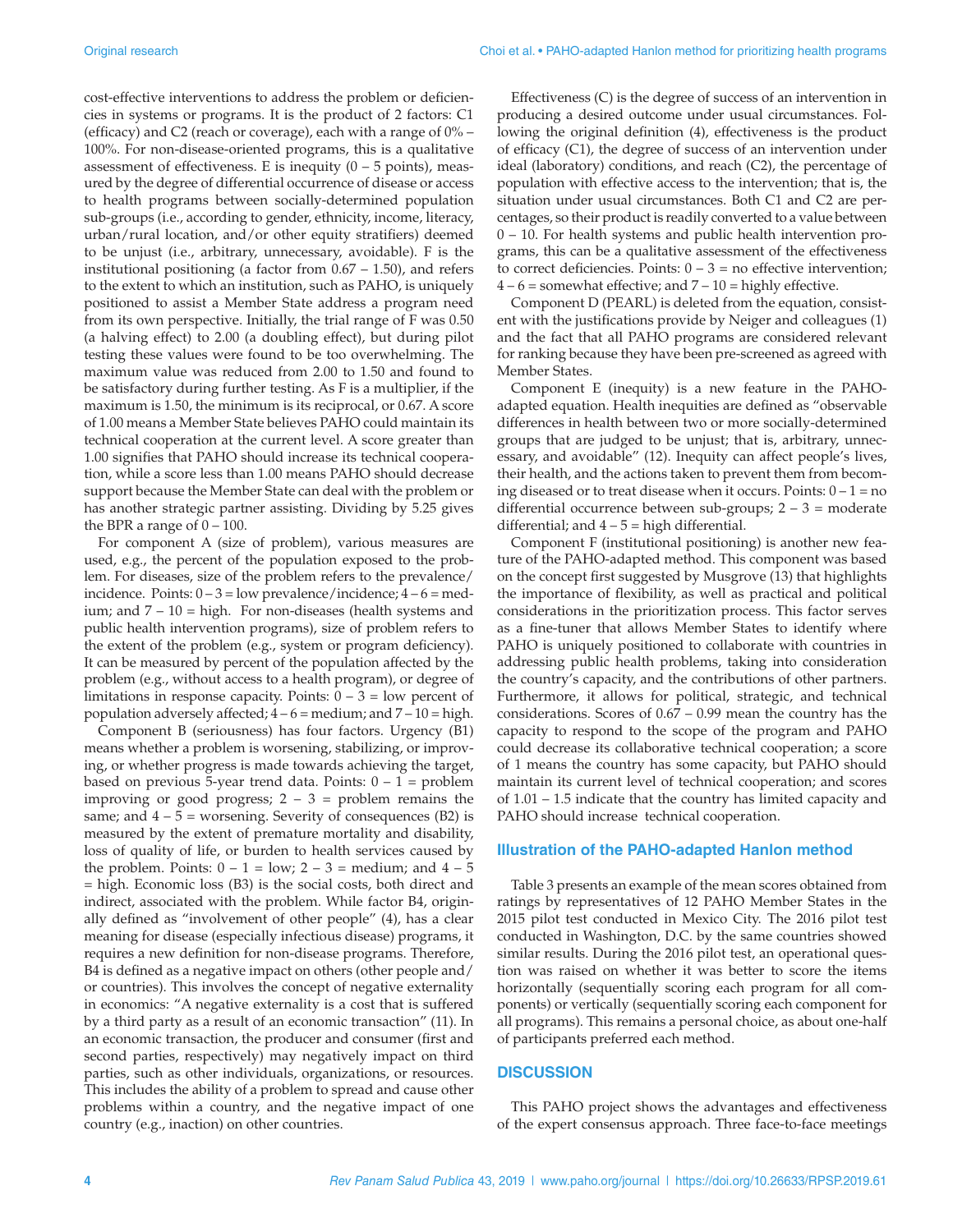| TABLE 3. An example to illustrate the PAHO-adapted Hanlon method, based on the mean scores of components A to F provided |  |
|--------------------------------------------------------------------------------------------------------------------------|--|
| by representatives of 12 PAHO Member States in a pilot test conducted in Mexico City, August 2015                        |  |

| Group                             | Program                                                                                 | Component A<br>(Size of<br>problem) | Component B<br><i>(Seriousness)</i><br>of problem) | Component C<br>(Effectiveness)<br>of intervention) | (Inequity) | Component E Component F Basic Priority Ranking<br>(Institutional)<br>positioning) | Rating    |  |
|-----------------------------------|-----------------------------------------------------------------------------------------|-------------------------------------|----------------------------------------------------|----------------------------------------------------|------------|-----------------------------------------------------------------------------------|-----------|--|
| Score range                       |                                                                                         | $0 - 10$                            | $0 - 20$                                           | $0 - 10$                                           | $0 - 5$    | $0.67 - 1.5$                                                                      | $0 - 100$ |  |
| Disease-oriented<br>programs      | 1.1 HIV/AIDS and STIs                                                                   | 5.0                                 | 13.6                                               | 6.6                                                | 3.1        | 1.0                                                                               | 27.3      |  |
| Non-disease-<br>oriented programs | 4.1 Health governance and financing; national<br>health policies, strategies, and plans | 8.3                                 | 13.4                                               | 7.1                                                | 4.1        | 1.1                                                                               | 38.4      |  |
|                                   | 5.1 Alert and response capacities (for IHR)                                             | 6.2                                 | 14.4                                               | 7.6                                                | 3.1        | 1.1                                                                               | 37.7      |  |

a Abbreviations: HIV = human immunodeficiency virus; AIDS = acquired immunodeficiency syndrome; STI = sexually transmitted infection; IHR = International Health Regulations **Source:** Prepared by the authors from the study results.

over a total of 8 days with an average of 20 experts (or 160 person-days), plus virtual meetings and individual time invested by members of the SPAG and the PAHO Technical Team, provided the basis for the development of the PAHOadapted Hanlon method. The final product arising from this expert consensus approach would have been impossible for one expert to complete despite working for 160 days. A single expert would not have been able to identify and resolve the issues from the various sub-regions and multi-factor issues related to the wide range of PAHO programs. The expert group approach also fostered a team environment, as experts from different areas of the Region tackled a common problem together. At the conclusion of this project, the SPAG members had developed strong links that would enhance future country collaboration on PAHO endeavors. Such collaboration has been considered instrumental to developing new strategic frameworks for the Region, as shown by the involvement of more Member States on the new SPAG for the PAHO Strategic Plan 2020 – 2025. Expert consensus is a methodology that has been used successfully in other PAHO prioritization exercises (14).

The PAHO-adapted Hanlon method was approved by the PAHO Directing Council for implementation across the Region. To implement, PAHO first makes an official request to the national health authority of each Member State/Territory for one template (a fillable spreadsheet) with the results for that country. Each country template is based on national and, where appropriate, Regional considerations. PAHO supports a group approach for data collection, following the recommendations of Vilnius and Dandoy (10). In each country, a minimum of 6 national, government agency experts with broad knowledge of health and public health across a large spectrum of issues are invited to participate in a national prioritization session. The session takes about 2 – 4 hours using a spreadsheet.

**Limitations.** There were several limitations to this study. First, the participatory process assumed that the only actors with the capacity to contribute to developing the adapted method were among the representatives of the 12 Member States of the SPAG. This might have led to bias as academic institutions were excluded. However, PAHO invited academic professors to provide subject matter expertise at SPAG face-to-face meetings. In addition, several of the SPAG members were also university professors. Second, the range of points for the new components (inequity [E] and positioning [F]) was based on expert consensus and may need to be further adjusted and fine-tuned in the field. Third, there were issues with the operational definitions

of some terms, e.g., effectiveness, coverage, and equity. Fourth, limited information for several programs and the subjective nature of criteria assessment may have led to inconsistent application of the methodology across countries in the Region. Fifth, lack of public health experts familiar with the national health situation and the work of PAHO may have been an issue.

#### **Conclusions**

The PAHO-adapted Hanlon method has many advantages. First, the proposed new Hanlon method applies to both a "disease-oriented (pathogenic) vision" and a "health-oriented (salutogenic [15]) vision" (i.e., the non-disease-oriented vision). Second, it has a positive impact in the Region by focusing available PAHO resources on high priority programs. Third, the priority-setting process is transparent, objective, and applied in a systematic manner. Fourth, it is a participatory process that strengthens collaboration between PAHO and its Member States. Fifth, the PAHO-adapted Hanlon method has been validated against the ranking results from a more time consuming Delphi exercise among a group of senior health managers in Mexico, conducted by the Mexican Secretariat of Health independent of the SPAG process. Sixth, the proposed new method allows inclusion of important societal values, such as equity. Seventh, adjustment of the final priority score is enabled by an institutional positioning factor based on political consideration. This prevents the priority-setting exercise from becoming a purely mechanical process, and thereby increases its practical value in a real-world setting.

There are other methods for health-related decision making that involve scores, including the EVIDEM framework based on seven modules (16), and a Mapping of Multiple Criteria based on five categories and 31 criteria (17). Case examples of practical application of the Hanlon method for setting health priorities are available (18).

The PAHO-adapted Hanlon method has made a significant contribution to the science and practice of strategic planning. It has expanded the Hanlon method to encompass and align with new regional and global contexts by covering both disease- and non-disease-oriented programs and by considering equity and politics in priority-setting. The adapted method is more relevant and useful to the wider scope of health and public health. It will inform priority-setting as specified in the WHO 2016 Guide for Country Cooperation Strategy (19). The method may also be applicable to WHO, other WHO Regions, country governments, and other health institutions, all of which face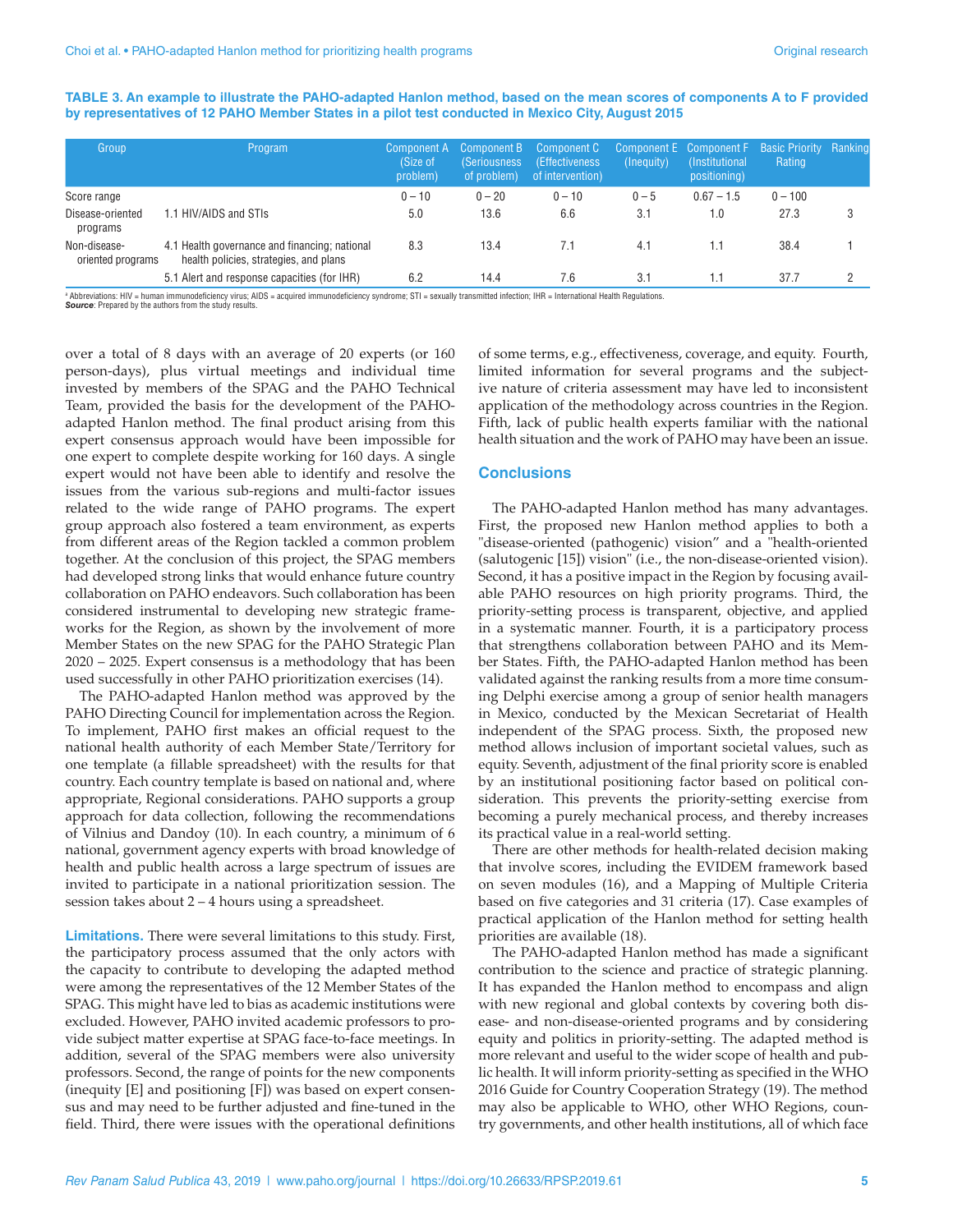similar needs in prioritizing both disease- and non-disease-oriented programs.

**Author contributions.** BCKC, RAM, and OJM developed and implemented the project methodology. OJM and RAM with the PAHO Technical Team and PAHO SPAG (including BCKC) developed the initial PAHO adaptation of the Hanlon method and applied it with PAHO Member States. BCKC and RAM collected and responded to issues raised by the SPAG. OJM developed data collection and analysis tools for pilot testing. The PAHO Technical Team (including RAM and OJM) provided technical data required by the SPAG, and analytical support on pilot testing. SPAG members (including BCKC) collected issues from Member States and guided progress of the project. All authors contributed to the interpretation of results. BCKC wrote the first draft and RAM and OJM co-wrote the second draft of the manuscript. All authors contributed to subsequent revisions of various drafts, and final approval of the manuscript.

#### **Group authors.**

*Members of the PAHO Strategic Plan Advisory Group who contributed as authors:* Martha Leticia Caballero Abraham and Laura E. Gloria Hernández (Chairpersons), the Secretariat of Health, Mexico City, Mexico; Cristina Luna Ribadeneira and Peter N. Skerrett Guanoluisa (Vice Chairpersons), Ministry of Public Health, Quito, Ecuador; Keva S. Thompson, Ministry of Health, Nassau, Bahamas; Thaisa Santos Lima and Juliana V. Borges Vallini, Ministry of Health, Brasilia, Brazil; Bernard C.K. Choi, Public Health Agency of Canada, Ottawa, Ontario, Canada; Odette A. Urrutia Pumeyrau and Raquel Child Goldenberg, Ministry of Health, Santiago, Chile; María Rosibel Vargas Gamboa, Ministry of Health, San José, Costa Rica; Matías Villatoro, Nadia P.R. Villalta, and Maria Elena Marroquin, Ministry of Health, San Salvador, El Salvador; Michele Roofe and Karen Webster-Kerr, Ministry of Health, Kingston, Jamaica; Patricia A. Giménez León and Juan Carlos Coronel Zarate, Ministry of Public Health and Social Welfare, Asunción, Paraguay; Victor Raul Cuba Oré and Martin Yagui, Ministry of Health, Lima,

Peru; and Jay McAuliffe, United States Centers for Disease Control and Prevention, Atlanta, Georgia, United States.

*Members of the PAHO Technical Team who contributed as authors:* Federico Gerardo de Cosio, Blanca Cousiño, José A. Escamilla-Cejudo, Travis High, Rony A. Maza, Guillermo Mendoza, Andrea Morales, Oscar J. Mujica, Donna-Lisa Peña, Antonio Sanhueza, Maria Teresa Villen, and Daniel J. Walter, Pan American Health Organization, Regional Office of the World Health Organization for the Americas, Washington, DC, United States.

**Acknowledgements.** The authors would like to express deep appreciation to PAHO for providing the webinar platform for the virtual meetings and travel funds for many members of the Strategic Plan Advisory Group attending face-to-face meetings. We gratefully acknowledge PAHO and the Secretariat of Health of Mexico for providing the meeting facility in Washington and Mexico City. Our gratitude to PAHO and Member States for their commitment and support of the project, and thanks to the external reviewers for their thoughtful and constructive suggestions on the manuscript.

**Funding.** Funded by the Pan American Health Organization, Washington, DC, United States. The funders had no role in the study design, data collection or analysis, decision to publish, or preparation of the manuscript.

**Conflict of interests:** None declared.

**Disclaimer.** Authors hold sole responsibility for the views expressed in the manuscript, which may not necessarily reflect the opinion or policy of the *RPSP/PAJPH* and/or PAHO.

The views expressed in this paper are those of the authors and do not necessarily reflect those of the Public Health Agency of Canada (PHAC) and the Government of Canada.

The findings and conclusions in this report are those of the author(s) and do not necessarily represent the official position of the Centers for Disease Control and Prevention (CDC)/the Agency for Toxic Substances and Disease Registry.

#### **REFERENCES**

- 1. Neiger BL, Thackeray R, Fagen MC. Basic priority rating model 2.0: current applications for priority setting in health promotion practice. Health Promot Pract. 2011;12:166-71.
- 2. Martin K. The outstanding organization. New York: McGraw-Hill; 2012.
- 3. Hanlon JJ. The design of public health programs for underdeveloped countries. Public Health Rep. 1954;69:1028-32.
- 4. Hanlon JJ, Pickett GE. Planning. In: Hanlon JJ, Pickett GE, eds. Public Health Administration and Practice. 8<sup>th</sup> edition. St. Louis, MO: Times Mirror/Mosby College Publishing; 1984:188-200.
- 5. Pan American Health Organization. Strategic plan of the Pan American Health Organization 2014 – 2019: Championing health: sustainable development and equity. Proceedings of the PAHO 53<sup>rd</sup> Directing Council, 66<sup>th</sup> session of the Regional Committee of WHO for the Americas, Washington, DC, 29 September – 3 October 2014. Washington, DC: PAHO; 2014.
- 6. Pan American Health Organization. Methodology for the programmatic priorities stratification framework of the PAHO strategic plan. Proceedings of the PAHO 55<sup>th</sup> Directing Council, 68<sup>th</sup> session

of the Regional Committee of WHO for the Americas, Washington, DC, 26 – 30 September 2016. Washington, DC: PAHO; 2016.

- 7. Dotmocracy. Dot voting tips and resources. Available from: http:// dotmocracy.org/dot-voting/ Accessed 29 April 2019.
- 8. Gilmore GD, Campbell MD. Needs and capacity assessment strategies for health education and health promotion. Sudbury, MA: Jones & Bartlett; 2005.
- 9. Baltussen R, Niessen L. Priority setting of health interventions: the need for multi-criteria decision analysis. Cost Eff Resour Alloc. 2006;4:14.
- 10. Vilnius D, Dandoy S. A priority rating system for public health programs. Public Health Rep. 1990;105:463-70.
- 11. Economics Online. Negative externalities, 2017. Available from: http://www.economicsonline.co.uk/Market\_failures/Externalities .html Accessed 29 April 2019.
- 12. Mújica OJ, Moreno CM. From words to action: measuring health inequalities to "leave no one behind." Pan Am J Public Health. 2019;43:e12. https://doi.org/10.26633/RPSP.2019.12
- 13. Musgrove P. Public spending on health care: how are different criteria related? Health Pol. 1999;47:207-23.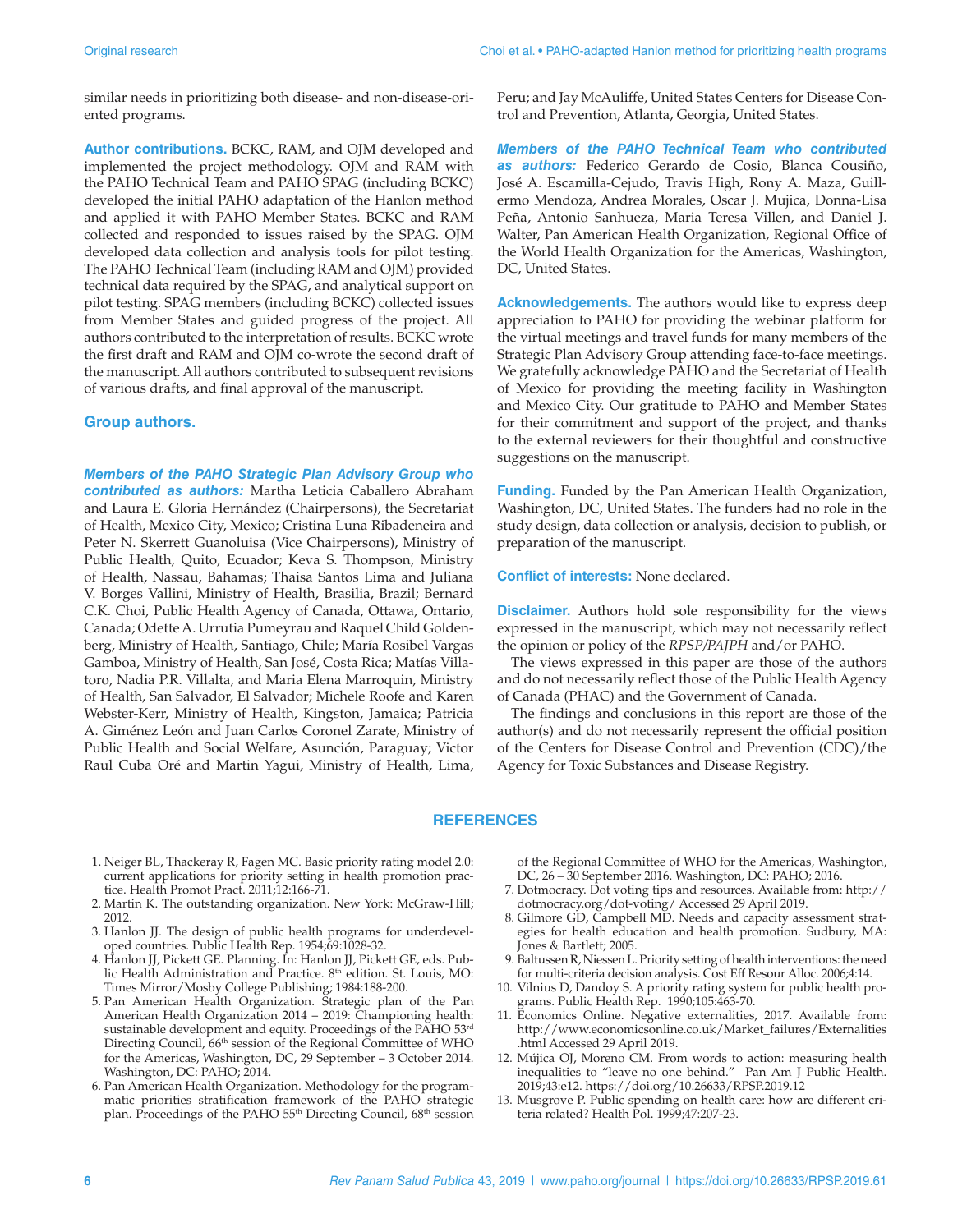- 14. Choi BCK, Eijkemans GJM, Tennassee LM. Prioritization of occupational sentinel health events for workplace health and hazard surveillance: The Pan American Health Organization experience. J Occup Environ Med. 2001;43:147-57.
- 15. Antonovsky A. The salutogenic model as a theory to guide health promotion. Health Promot Int. 1996;11:11-8.
- 16. Goetghebeur MM, Wagner M, Khoury H, Levitt RJ, Erickson LJ, Rindress D. Evidence and value: impact on DEcisionMaking – the EVIDEM framework and potential applications. BMC Health Serv Res. 2008;8:270. <doi:10.1186/1472-6963-8-270>
- 17. Tromp N, Baltussen R. Mapping of multiple criteria for priority setting of health interventions: an aid for decision makers. BMC Health Serv Res 2012;12:454.<doi:10.1186/1472-6963-12-454>
- 18. Sousa FA, Goulart MJ, Braga AM, Medeiros CM, Rego DC, Vieira FG, et al. Setting health priorities in a community: a case example. Rev Saude Publica. 2017;51:11 [doi:10.1590/S1518-8787.2017051](doi:10.1590/S1518-8787.2017051006460) [006460](doi:10.1590/S1518-8787.2017051006460).
- 19. World Health Organization. WHO country cooperation strategy guide 2016. Geneva: WHO; 2016.

Manuscript received on 13 December 2018. Accepted for publication on 3 May 2019.

## **El método de Hanlon adaptado por la Organización Panamericana de la Salud para asignar prioridad a los programas de salud**

**RESUMEN Objetivos.** Documentar los fundamentos científicos a través de los cuales la Organización Panamericana de la Salud (OPS) adaptó el método de Hanlon, que sirve para asignar prioridades a los programas de control de enfermedades, para aplicarlo al conjunto de áreas programáticas y ejecutar el Plan Estratégico de la OPS 2014-2019.

> **Métodos.** En el 2014, la OPS creó un Grupo Asesor sobre el Plan Estratégico integrado por representantes de 12 Estados Miembros cuya misión era colaborar estrechamente con el equipo técnico de la OPS para adaptar el método de Hanlon para su aplicación a los programas de control de enfermedades y otras áreas programáticas. Se celebraron tres reuniones entre el 2015 y el 2016, en las cuales el Grupo Asesor examinó los métodos existentes de establecimiento de prioridades, evaluó el método de Hanlon original y sus revisiones, y elaboró el método adaptado. Este proyecto fue iniciado por los Estados Miembros, facilitado por la OPS y llevado a cabo conjuntamente mediante una cooperación técnica transparente y horizontal.

> **Resultados.** El método adaptado por la OPS mantiene los componentes A (magnitud del problema), B (gravedad del problema) y C (eficacia de la intervención) de la ecuación de Hanlon original, prescinde del componente D (resumido en la sigla PEARL, en inglés: pertinencia, factibilidad económica, aceptabilidad, disponibilidad de recursos y legalidad), e incorpora los componentes E (inequidad) y F (posicionamiento institucional). La puntuación PEARL no fue incluida porque solo cumple una función en el proceso de preselección, no durante el proceso de establecimiento de prioridades en el que estaba trabajando la OPS.

> **Conclusiones.** El método de Hanlon adaptado por la OPS proporciona un enfoque más preciso para la asignación de prioridades a los programas de salud pública relativos al control de enfermedades y a otras áreas programáticas. El método podría resultar útil para la Organización Mundial de la Salud y para aquellos gobiernos nacionales con necesidades similares.

**Palabras clave** Prioridades en salud; toma de decisiones en la organización; planificación estratégica; Organización Panamericana de la Salud.